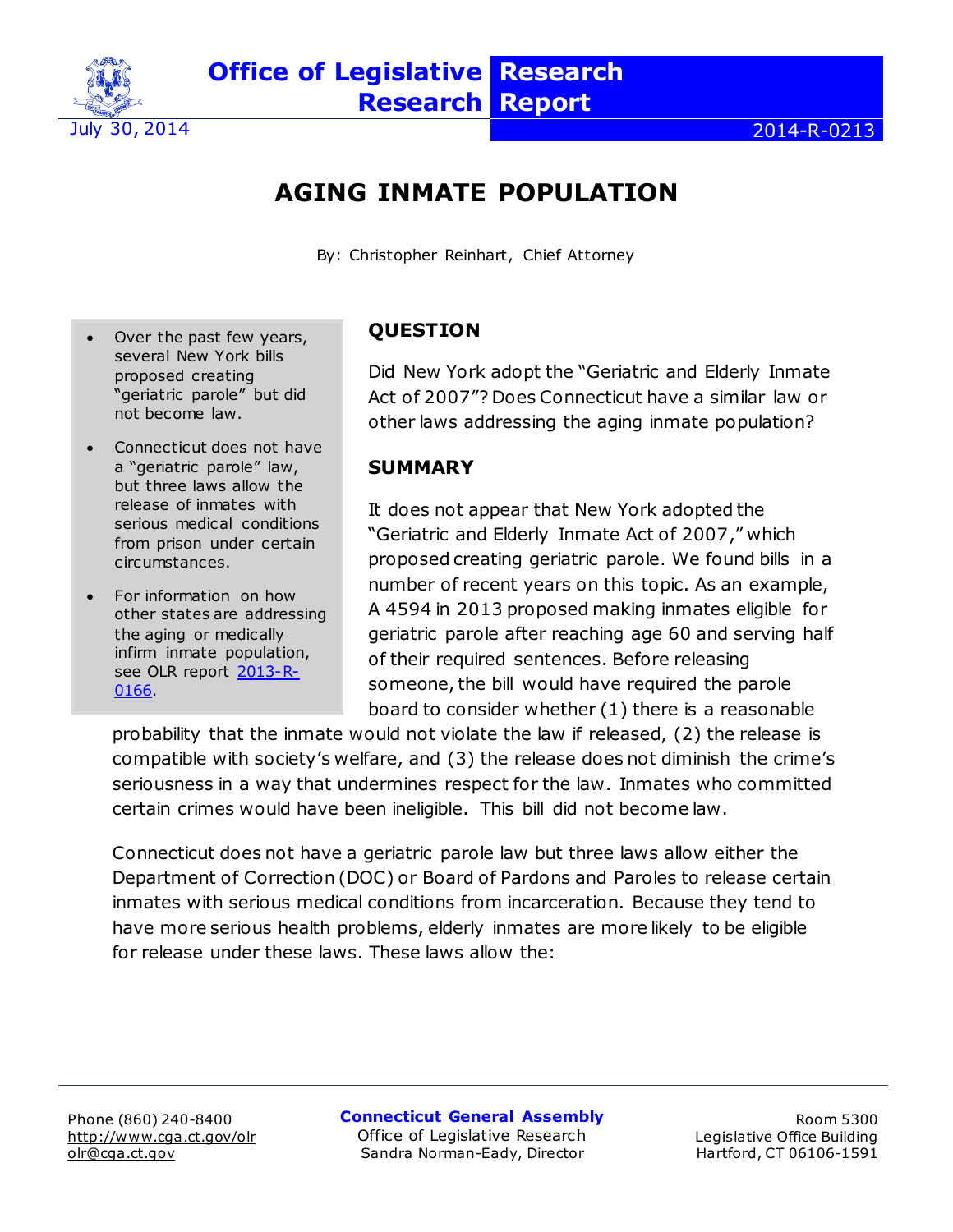- 1. DOC commissioner to release certain inmates from custody for nursing home placement for palliative and end-of-life care and
- 2. board to grant certain inmates medical parole or compassionate parole release.

## **INMATE NURSING HOME PLACEMENT**

Connecticut law generally gives the DOC commissioner discretion to release from custody any inmate, other than one convicted of a capital felony or murder with special circumstances, for nursing home placement for palliative and end-of-life care.

The placement must be in a licensed community-based nursing home under contract with the state. Before the commissioner can authorize such a placement, the DOC medical director must determine that the inmate is suffering from a terminal condition, disease, or syndrome or is so debilitated or incapacitated by it as to (1) need continuous palliative or end-of-life care or (2) be physically incapable of presenting a danger to society.

DOC must supervise any inmate released in this manner. The DOC commissioner, as a condition of placement, can require the medical director to periodically review and diagnose the inmate during his or her release. An inmate must be returned to DOC custody if the medical director determines that he or she no longer meets the criteria for release described above  $(CGS \S 18-100i)$ .

DOC currently places inmates released under this program at a private facility under contract with DOC in Rocky Hill.

#### **MEDICAL PAROLE RELEASE**

Connecticut law allows the Board of Pardons and Paroles to grant an inmate, other than one convicted of a capital felony or murder with special circumstances, a medical parole release. The inmate must have a terminal condition, disease, or syndrome, and be so debilitated or incapacitated by it as to be physically incapable of presenting a danger to society.

A Connecticut-licensed doctor must make the diagnosis and describe the condition, likelihood of recovery, and inmate's incapacity. The board, DOC commissioner, or a prison warden or superintendent can request a diagnosis to determine eligibility for medical parole. An inmate, certain relatives, and his or her attorney can also ask